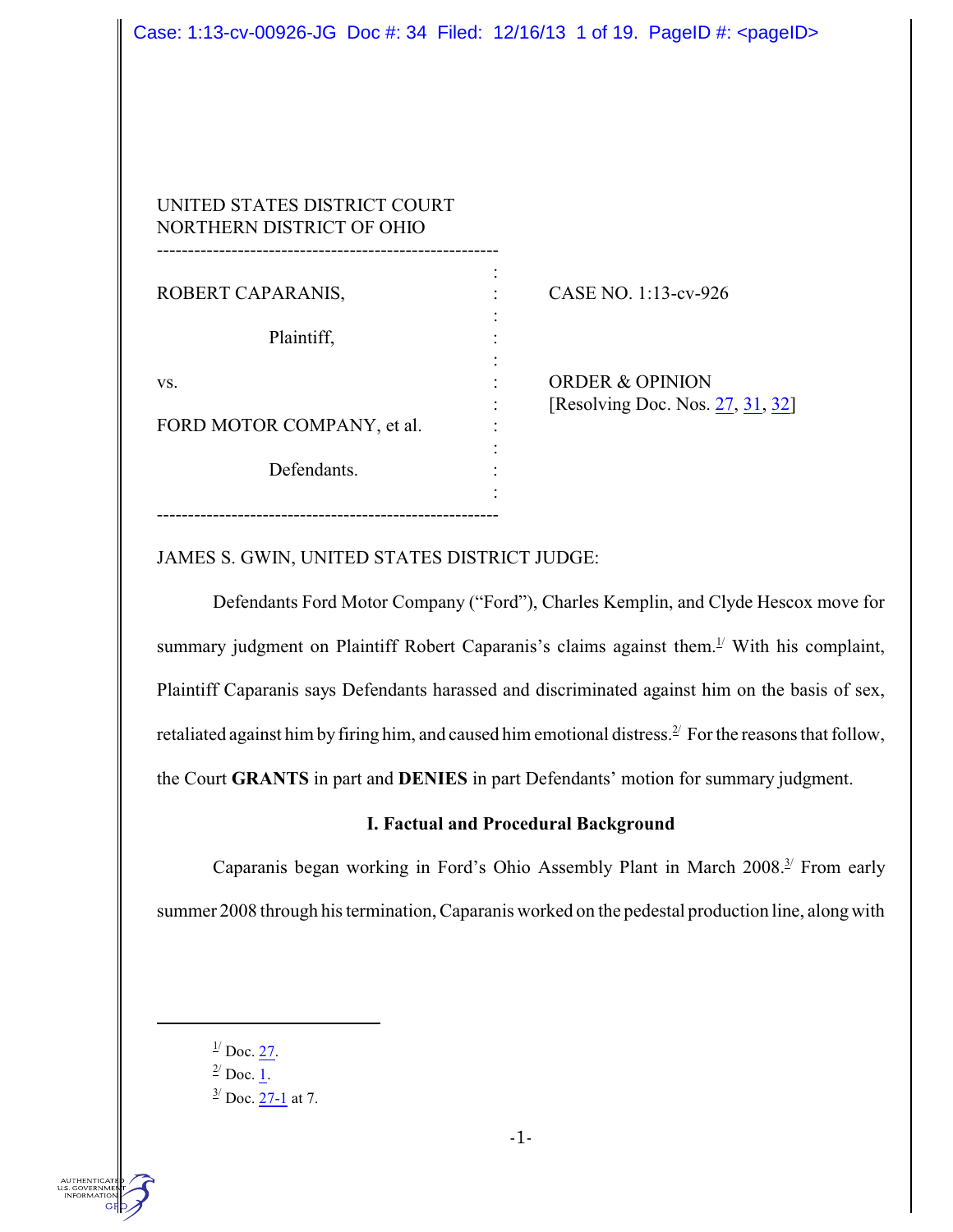fifteen to eighteen co-workers.<sup> $4/2$ </sup> Defendant Kemplin worked in the area as Group Leader.<sup>5/</sup> Defendant Hescox also worked as a Group Leader, but for the invert line (a separate line from Plaintiff's). $\frac{6}{ }$ 

## **A. Robert Caparanis**

Plaintiff Caparanis did not fit with the stereotypical male worker on Ford's Ohio plant assembly line. Unlike other workers, Plaintiff Caparanis did not drink, did not do drugs, or swear around women.<sup> $\mathbb{I}^{\prime}$ </sup> Additionally, Plaintiff Caparanis was passionate about golf, a sport Defendant Kemplin repeatedly called a "sissy's game."<sup>8/</sup> (Obviously, Kemplin is wrong. Golf requires more strength, coordination, and timing than hunting or fishing.) Caparanis did not engage in activities traditionally considered to be manly like hunting or fishing. $\frac{9}{7}$  Caparanis wore clothes that "look[ed] like what girls would wear." $\frac{10}{10}$ 

Plaintiff Caparanis also had habits and attributes not usually found among the male workers of Ford's plant. He had worked in management and took detailed notes on his work.<sup>11/</sup> His coworkers told him that they thought this behavior was outside of the norm, saying he "did the queerest things" and asked him why he couldn't "just work and be like normal people." $\frac{12}{2}$  At times,

 $^{4/}$  *Id.*; Doc. [31-1](https://ecf.ohnd.uscourts.gov/doc1/14117063930) at 9.

 $\frac{5}{1}$  Doc. [27-1](https://ecf.ohnd.uscourts.gov/doc1/14117037252) at 7. Group Leaders are supposed to "support the team," ensuring quality of the production, enabling the team to work safely, providing the team with appropriate tools, and ensuring that employees' concerns are addressed. *See* Doc. [31-3](https://ecf.ohnd.uscourts.gov/doc1/14117063932) at 3.

<sup>6/</sup> *Id.*  $\frac{7}{1}$  Doc.  $\frac{31-1}{1}$  at 51. 8/ *Id.* at 46-47. 9/ *Id.* at 46, 51.  $\frac{10}{1}$ *Id.* at 52.  $\frac{11}{1}$  Docs.  $\frac{27-2}{1}$  $\frac{27-2}{1}$  $\frac{27-2}{1}$  at 51;  $\frac{31-1}{1}$  $\frac{31-1}{1}$  $\frac{31-1}{1}$  at 51.  $\frac{12}{1}$  Doc.  $\frac{31-1}{1}$  at 54.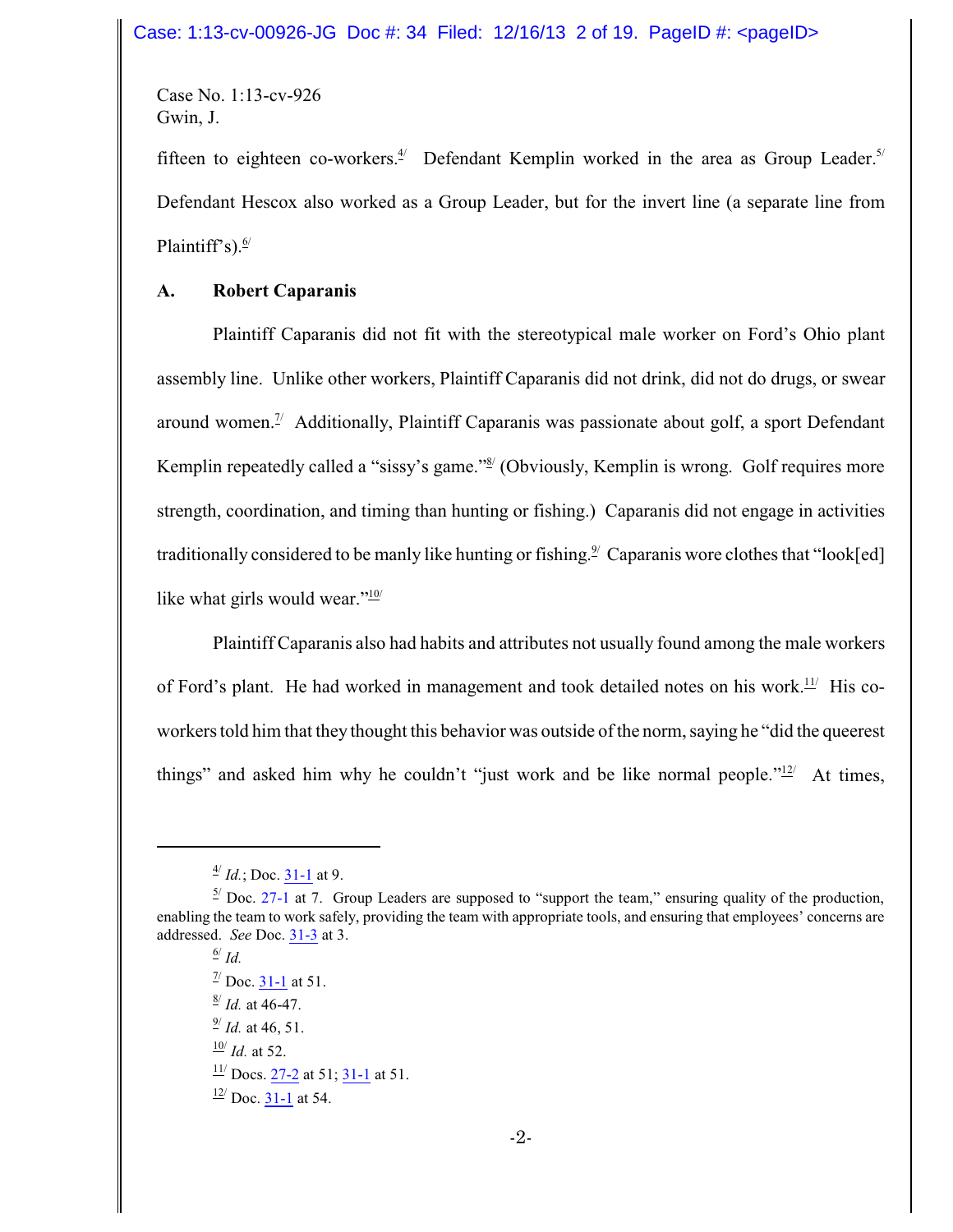Caparanis engaged in behaviors that pushed him farther from the male stereotype, like pretending to be pregnant and rocking a fake baby while wearing his work apron. $13$ /

As the result of an accident, Caparanis suffered a neck and upper back injury. $\frac{14}{7}$  After fall 2009, Caparanis was restricted from work with small parts.<sup>15/</sup> Although there was an adjustment period, Ford communicated with Caparanis and made changes to his work process to accommodate his disability.<sup>16</sup> After that time, Caparanis was able to perform his job duties and did not complain to Ford that his work involved tasks beyond his restriction. $17/1$ 

#### **B. The Alleged Harassment**

From early 2010 through December 2010, Plaintiff Caparanis says he was the victim of sexual harassment at work.<sup>18/</sup> He says he endured sexually-charged verbal attacks by Defendants Hescox and Kemplin and by other co-workers. $19/1$ 

For example, in February 2010, Defendant Kemplin sent Caparanis two sexual text messages. $20/$  The first said "Found the candy you like for Valentines. But can't remember if you like white or dark chocolate" and attached a picture of two chocolate cake pops shaped like penises. $21/$ The second had a graphic depicting Elmer Fudd sodomizing Bugs Bunny.<sup>22/</sup>

In March 2010, Defendant Hescox approached Caparanis with a 5-gallon container of

 $\frac{13}{12}$  Doc.  $\frac{27-2}{12}$  at 50-51.  $\frac{14}{1}$  Doc. <u>1</u> at 3.  $\frac{15}{10}$  Doc. [27-1](https://ecf.ohnd.uscourts.gov/doc1/14117037252) at 7-8. 16/ *Id.* 17/  *Id.*  $\frac{18}{1}$  Doc. [1](https://ecf.ohnd.uscourts.gov/doc1/14106757546) at 3-5. 19/ *Id.*  $\frac{20}{1}$  Doc.  $\frac{31-1}{1}$  at 90. 21/ *See* Doc. [31-8](https://ecf.ohnd.uscourts.gov/doc1/14117063937) at 6-7. 22/ *Id.*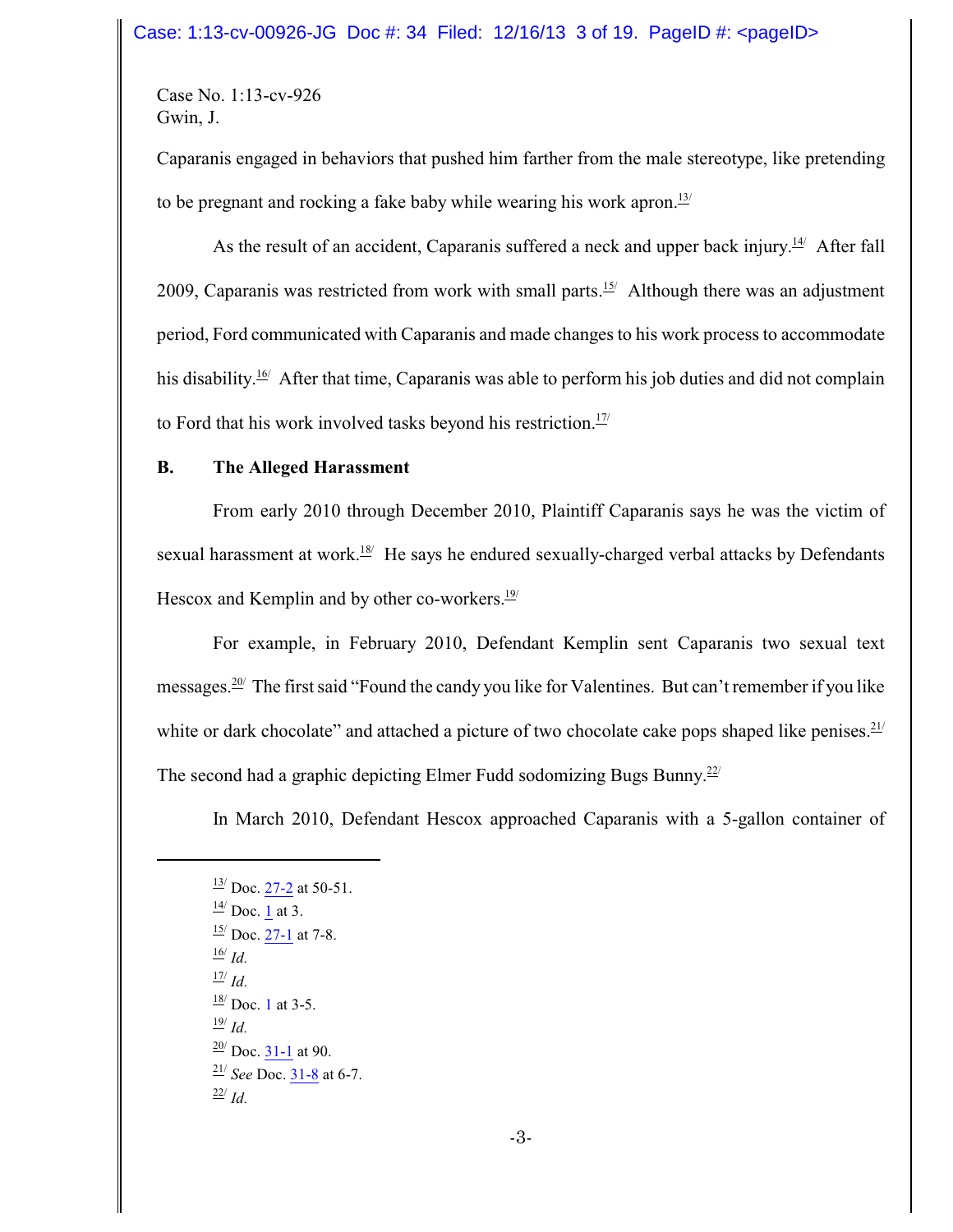Vaseline and said "Cappy you need this Vaseline for your ass since you take cock there all the time." $23/$ 

In response to this harassment, Caparanis sought the help of his Group Leader, Defendant Kemplin, by repeatedly turning on his yellow work station light.<sup>24/</sup> Defendant Kemplin turned off Caparanis's yellow light without providing help. $25/$ 

The situation between Hescox and Caparanis escalated, culminating in Hescox saying he would beat Caparanis up when theywere off their shift and Caparanis telling Hescox to "get the fuck away from [him]."<sup>26/</sup> Ford disciplined both Plaintiff Caparanis and Defendant Hescox for their behavior.27/

In April 2010, Ford employees put grease and dirt on Caparanis's work chair.<sup>28/</sup> After Caparanis sat in the mixture and stained his shorts, Defendant Kemplin kept track of votes on the substance's identity with a whiteboard delineating the options of "dirt, grease or cum." $29/$ 

Subsequently, Defendant Hescox walked past Caparanis simulating "sucking a cock."<sup>30/</sup> Defendant Hescox also passed Caparanis's work area simulating "screwing somebody."31/

On May 4, 2010, Defendant Kemplin refused to give Caparanis a bathroom break.<sup>32/</sup> The following day, Caparanis discovered he had been moved to the bottom of the go-home list, and

 $\frac{23}{1}$  Doc.  $\frac{31-1}{1}$  at 28-29. 24/ *Id.* at 29. 25/ *Id.* 26/ *Id.* at 33.  $\frac{27}{1}$  *Id.* at 34-35; Doc. <u>[27-4](https://ecf.ohnd.uscourts.gov/doc1/14117037255)</u> at 2-3.  $\frac{28}{1}$  Doc.  $\frac{31-1}{1}$  at 38. <sup>29/</sup> *Id.* at 39; Doc. <u>32-2</u> at 3-4.  $\frac{30}{1}$  Doc.  $\frac{31-1}{1}$  at 36.  $\frac{31}{1}$  Doc. [27-2](https://ecf.ohnd.uscourts.gov/doc1/14117037253) at 33-34.

<sup>32/</sup> *Id.* at 199.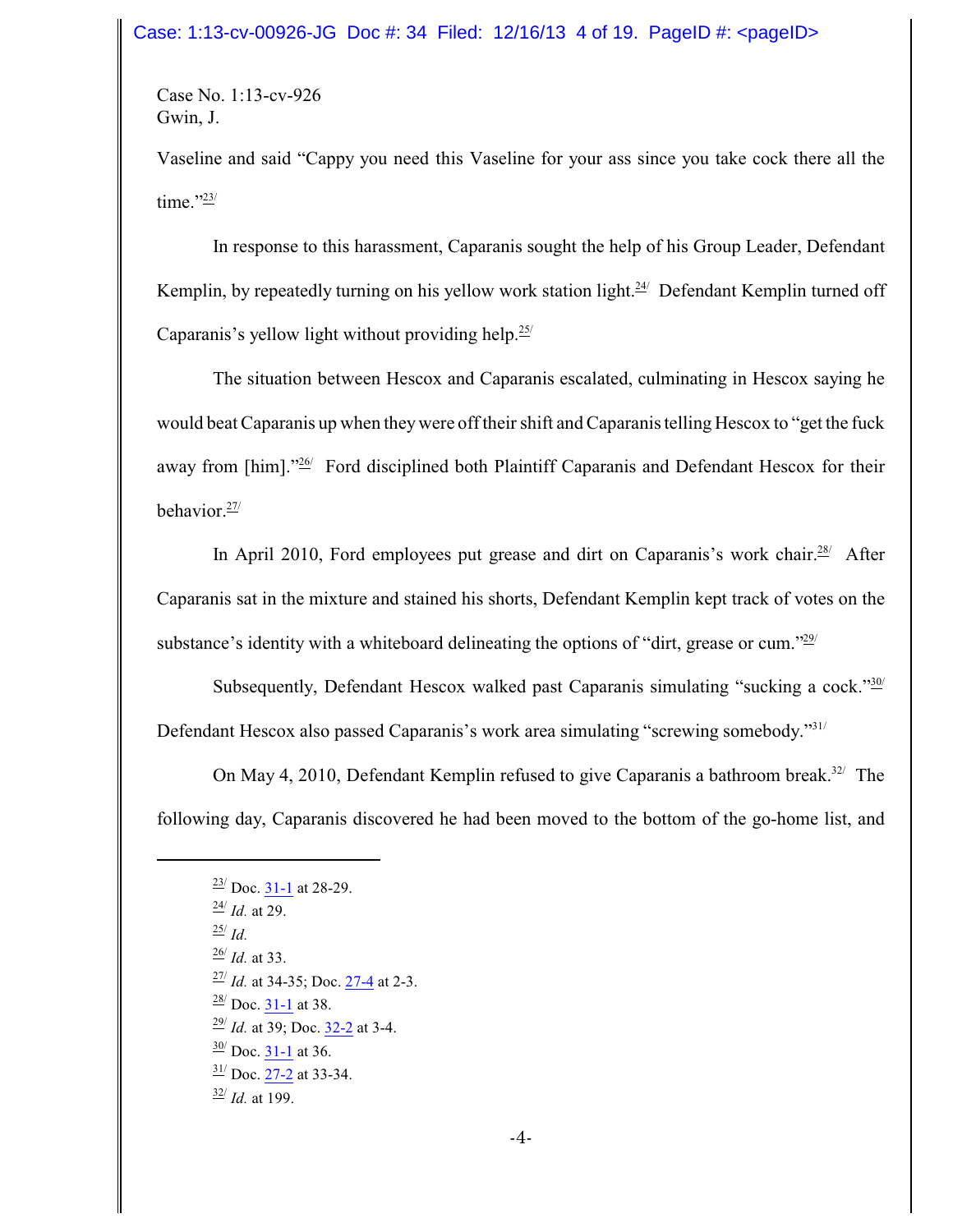Defendant Kemplin refused to allow him the option of leaving early.<sup>33/</sup>

Then, in fall 2010, Ford employees put a male personal ad,<sup>34/</sup> Victoria Secret's<sup>35/</sup> catalogues, and other women's clothing magazines at Caparanis's work area.<sup>36/</sup> They also painted a nearby wooden box with the words "Capp's Victoria's Secret" and "Night shift slob station."37/

In November 2010, Plaintiff Caparanis signed himself out due to mental strain.<sup>38/</sup> Soon after,

Ford disciplined him for poor and careless workmanship.<sup>39/</sup>

On November 17, 2010, Caparanis asked Defendant Kemplin for an emergency bathroom

break, which Kemplin denied.<sup>40</sup> Consequently, Caparanis urinated in his pants.<sup>41</sup> Defendant

Kemplin then told Ford employees that Plaintiff was "like a little baby" and "pissed [his] pants."<sup>42/</sup>

Some time after this incident, Caparanis was placed on a no work available list. $43/$ 

### **C. Caparanis Reported The Issues**

Plaintiff Caparanis says that he advised his supervisor about some of the tensions with co-

workers.44/ He also spoke to Phil Brisette, Ford's labor relations supervisor, about how his co-

 $\frac{38}{1}$  Doc.  $\frac{31-1}{1}$  at 63. 39/ *Id.*  $\frac{40}{1}$  *Id.* at 55-56. 41/ *Id.*  $\frac{42}{1}$ *Id.*; Doc. [31-4](https://ecf.ohnd.uscourts.gov/doc1/14117063933) at 3-5.  $\frac{43}{ }$  Doc.  $\frac{31-1}{ }$  at 68. 44/ *Id.* at 32.

 $\frac{33}{1}$  Doc.  $\frac{31-1}{1}$  at 48-50.

<sup>34/</sup> *Id.* at 99.

<sup>35/</sup> Victoria's Secret is a clothing company specializing in women's lingerie. *See* [www.victoriassecret.com.](http://www.victoriassecret.com.)

 $\frac{36}{ }$  Doc.  $\frac{31-1}{ }$  at 44.

 $\frac{37}{2}$  Doc. [27-2](https://ecf.ohnd.uscourts.gov/doc1/14117037253) at 45-46. Though neither party has given a concise explanation for this phrase, Defendants maintain that it has "not one iota of 'sexual innuendo." Doc. [32](https://ecf.ohnd.uscourts.gov/doc1/14107076826) at 14. The Court notes, however, that the term "slob" is sometimes associated with fellatio. *See, e.g.*, "Slob on my knob," Urban Dictionary, [http://www.urbandictionary.com/define.php?term=slob%20on%20my%20knob](http://www.urbandictionary.com/define.php?term=slob%20on%20my%20knob%20) (defining "slob on my knob" to mean "to give a man oral sex")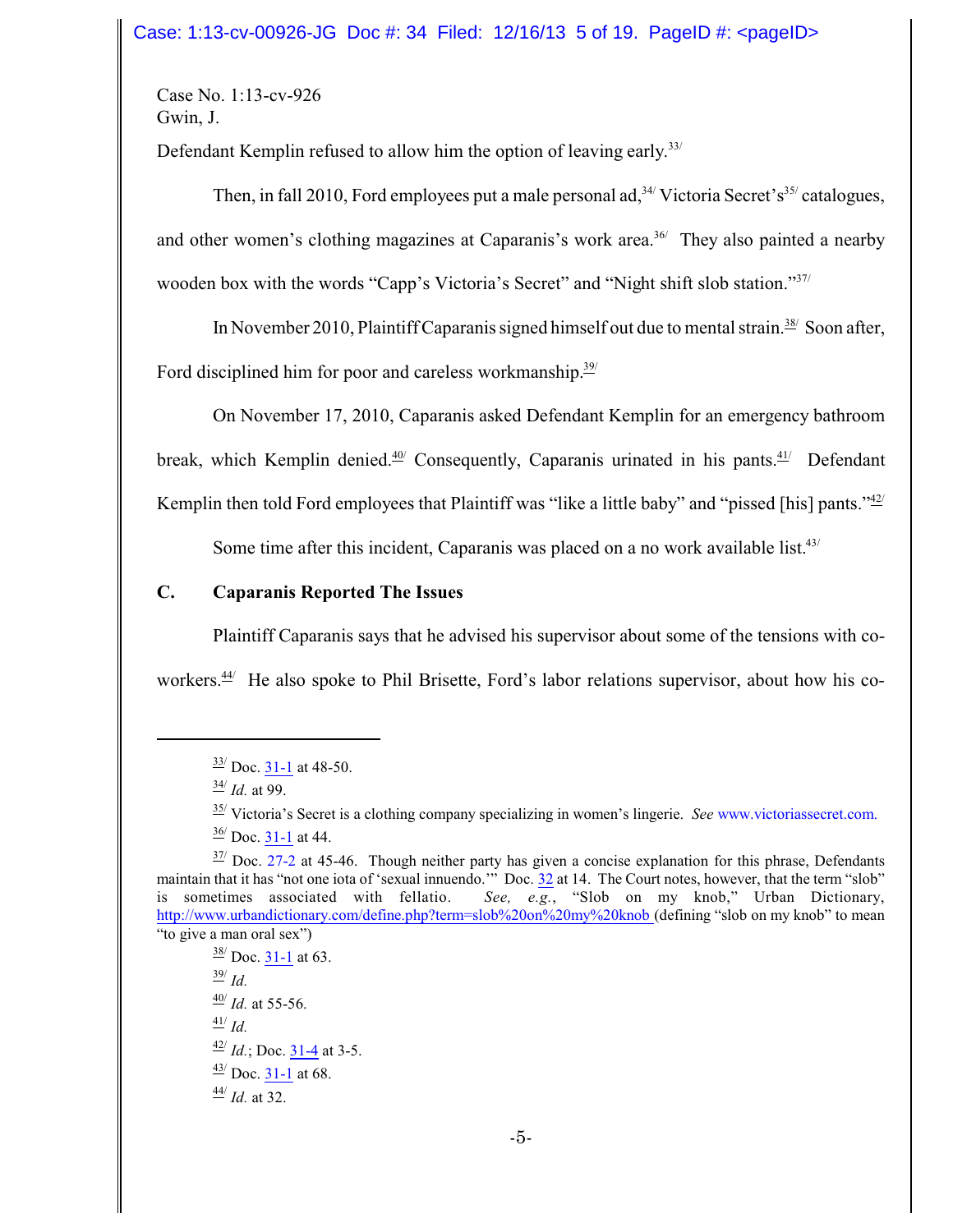workers treated him. He told Brisette he "want[ed] to know what [he was] supposed to do the next time [he] g[o]t harassed." $45$ <sup>'</sup> He filed a report with labor relations after his co-workers put sexuallyexplicit materials at his work station.<sup>46/</sup> Plaintiff Caparanis also filed a complaint with labor relations after he believed co-workers had placed something on his work gloves because his eye began to  $burn.^{47/2}$ 

In October 2010, Caparanis complained to his supervisor again, saying that he was "scared."<sup>48/</sup> The supervisor told him that it was not his problem.<sup>49/</sup>

On December 15, 2010, Plaintiff Caparanis tried to file another report with labor relations.<sup>50/</sup>

### **D. Caparanis's Termination**

During fall 2010, Ford was considering "all options" regarding Caparanis's employment. $51/$ The issue came to a head on December 16, 2010. On that day, Plaintiff's supervisor spoke with him about a missing battery charger. During the exchange, the supervisor apparently noticed Caparanis had a black bag with a bottle full of urine.<sup>52/</sup> Plaintiff Caparanis had carried the urine into the plant because he urinated during his commute and did not want the urine to freeze.<sup>53/</sup> Plaintiff Caparanis set down the bottle in a barrel full of dirty gloves.<sup>54/</sup>

Ford subsequently terminated Plaintiff Caparanis. According to Ford, it fired Capranis for

45/ *Id.* at 34. 46/ *Id.* at 40-42. 47/ *Id.* at 41, 44. 48/ *Id.* at 60. 49/ *Id.* 50/ *See id.* at 84.  $\frac{51}{1}$  Doc.  $\frac{31-2}{2}$  at 10, 14.  $\frac{52}{ }$  Doc.  $\frac{31-1}{ }$  at 70-73. 53/ *Id.* at 70-72. 54/ *Id.* at 76.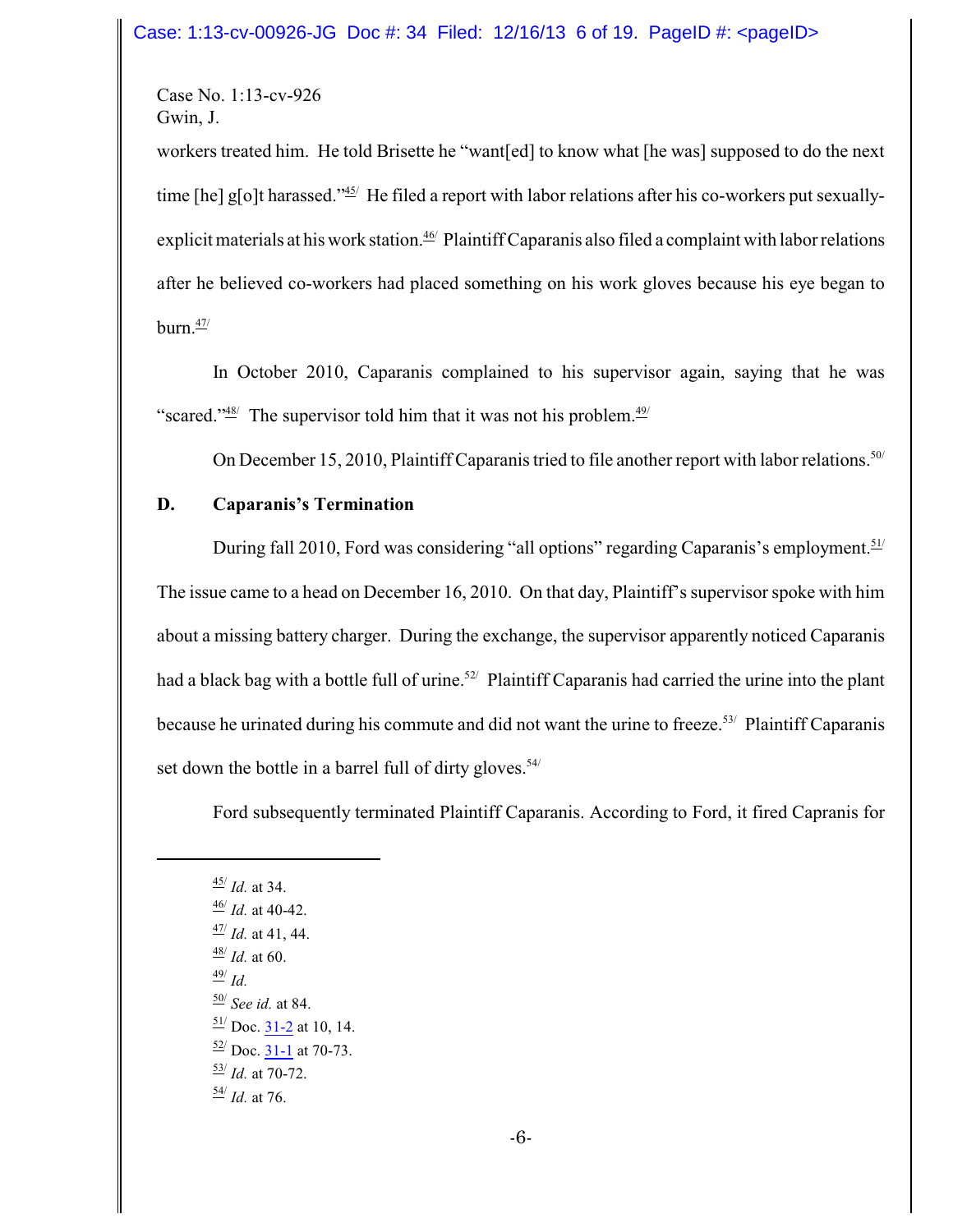bringing the bottle filled with urine into the workplace, allowing it to spill over onto the gloves, and for having a company-owned keyboard in his personal locker. $55/$ 

No rule exists against bringing bottles of urine into the Ford plant.<sup>56/</sup> Nor are there collective bargaining agreement provisions that provide for termination under such circumstances. Another Ford employee who urinated on company property was suspended, but not terminated.<sup>57/</sup>

## **E. Caparanis's Mental Health Treatment**

When Plaintiff Caparanis began to experience this harassment at work, he began weekly treatment sessions with George Steckler, a psychologist.<sup>58/</sup> Although Caparanis suffered from depression in the past, Psychologist Steckler found that the "symptoms of anxiety, depression and insomnia experienced by Mr. Caparanis were triggered and exacerbated by the harassment he experienced at Ford from March 2010 until his termination."59/

### **F. Procedural Background**

On April 24, 2013, Plaintiff Caparanis filed a Complaint against Defendants Ford, Hescox, and Kemplin.<sup>60/</sup> The Complaint raised six claims: (1) for sex discrimination/hostile work environment under Title VII; $61/2$  for disability discrimination under the Americans with Disabilities Act; (3) for retaliation based on sex and disability discrimination under state and federal law; (4) for unlawful discrimination under [Ohio Revised Code §](http://web2.westlaw.com/find/default.wl?cite=Ohio+Revised+Code+%C2%A7+4112.99&rs=WLW13.10&vr=2.0&rp=%2ffind%2fdefault.wl&sv=Split&fn=_top&mt=Westlaw) 4112.99; (5) for failure to provide

- $\frac{57}{1}$  Doc.  $\frac{31-3}{1}$  at 8.
- $\frac{58}{1}$  Doc.  $\frac{31-9}{1}$  at 5.
- 59/ *Id.* at 6.
- $\frac{60}{ }$  Doc. [1](https://ecf.ohnd.uscourts.gov/doc1/14106757546).
- $\frac{61}{1}$  [42 U.S.C. §2000e-2\(a\).](http://web2.westlaw.com/find/default.wl?cite=+42+U.S.C.+%C2%A72000e-2&rs=WLW13.10&vr=2.0&rp=%2ffind%2fdefault.wl&sv=Split&fn=_top&mt=Westlaw)

 $\frac{55}{}{\rm Doc.}$   $\frac{31-2}{\rm at 3.}$ 

 $\frac{56}{1}$  Doc. [31](https://ecf.ohnd.uscourts.gov/doc1/14107063929) at 20-21.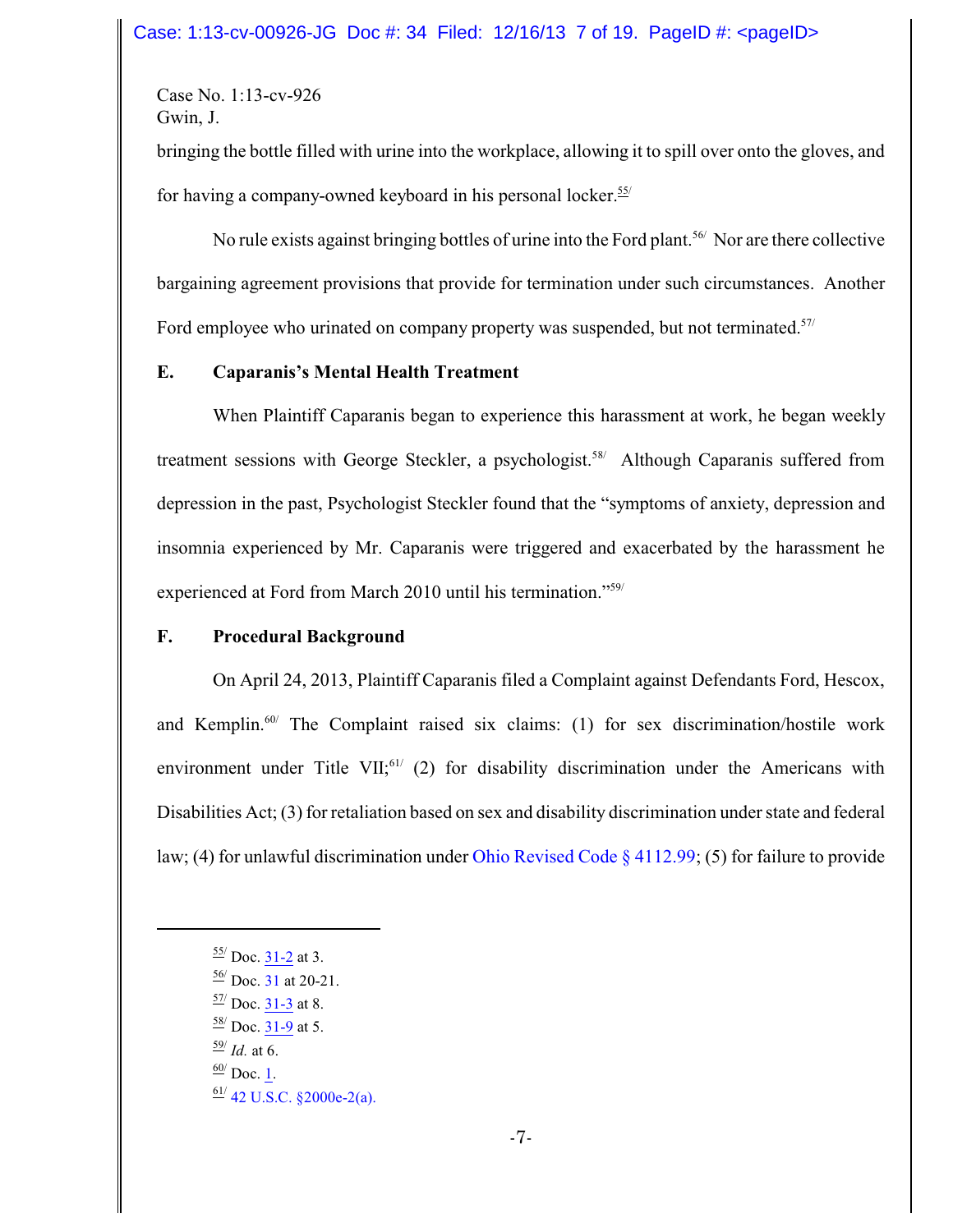a safe work environment; and  $(6)$  for intentional infliction of emotional distress.<sup>62/</sup>

Defendants moved for summary judgment on all claims.<sup>63/</sup> Plaintiff opposed, and Defendants replied.<sup>64</sup> The motion is now ripe for decision.

### **II. Legal Standard**

Under Federal Rule of Civil Procedure  $56(c)$ , summary judgment is only proper if the pleadings, the discovery and disclosure materials on file, and any affidavits "show that there is no genuine issue as to any material fact and that the moving party is entitled to judgment as a matter of law."<sup>65/</sup> When considering a motion for summary judgment, a court will view the facts and all reasonable inferences from those facts in favor of the non-moving party.<sup>66/</sup>

## **III. Law and Analysis**

## **A. Gender Discrimination Claims**

Defendants say that they are entitled to summary judgment on Caparanis's federal and stat-

law gender discrimination claims.<sup>67/</sup> They say: (1) Caparanis cannot make out a prima facie case of

 $\frac{62}{ }$  Doc. 1.

 $\frac{63}{ }$  Doc. [27](https://ecf.ohnd.uscourts.gov/doc1/14117037251).

 $\frac{64}{1}$  Docs. [31](https://ecf.ohnd.circ6.dcn/cgi-bin/DisplayReceipt.pl?200063,101); [32](https://ecf.ohnd.uscourts.gov/doc1/14107076826).

<sup>65/</sup>*[Daugherty v. Sajar Plastics, Inc.](https://a.next.westlaw.com/Document/Ic812aabb9b6d11dd9876f446780b7bdc/View/FullText.html)*, 544 F.3d 696, 702 (6th Cir. 2008). The moving party has the initial burden ofshowing the absence of a genuine issue of material fact as to an essential element of Plaintiffs' case. *See [Celotex Corp.](https://a.next.westlaw.com/Document/I81e77b109c9d11d9bdd1cfdd544ca3a4/View/FullText.html) [v. Catrett](https://a.next.westlaw.com/Document/I81e77b109c9d11d9bdd1cfdd544ca3a4/View/FullText.html)*, 477 U.S. 317, 323 (1986). "A fact is material if its resolution will affect the outcome of the lawsuit." *[Martingale, LLC v. City of Louisville](http://www.westlaw.com/find/default.wl?rs=CLWP3.0&vr=2.0&cite=361+F.3d+297)*, 361 F.3d 297, 301 (6th Cir. 2004). In responding to a summary judgment motion, Plaintiffs "cannot rely on the hope that the trier of fact will disbelieve the movant's denial of a disputed fact, but must present affirmative evidence in order to defeat a properly supported motion for summary judgment." *[Street v.](https://a.next.westlaw.com/Document/Ie43b9e02971511d9bdd1cfdd544ca3a4/View/FullText.html) J.C. Bradford & Co.*, 886 F.2d [1472, 1479](https://a.next.westlaw.com/Document/Ie43b9e02971511d9bdd1cfdd544ca3a4/View/FullText.html) (6th Cir. 1989) (internal quotation marks omitted). Ultimately the Court must decide "whether the evidence presents sufficient disagreement to require submission to a jury or whether it is so one-sided that one party must prevail as a matter of law." *Martingale*[, 361 F.3d at 301](http://www.westlaw.com/find/default.wl?rs=CLWP3.0&vr=2.0&cite=361+F.3d+301) (citation omitted).

<sup>66/</sup> *Thomas v. Cohen*[, 453 F.3d 657, 600 \(6th Cir. 2004\)](http://www.westlaw.com/find/default.wl?rs=CLWP3.0&vr=2.0&cite=453+F.3d+657).

 $\frac{67}{ }$  The Court's analysis of Caparanis's Title VII claims is also applicable to his Ohio state-law claims. *Plumbers & [Steamfitters Joint Apprenticeship](http://web2.westlaw.com/find/default.wl?cite=421+N.E.2d+128%2c+131+&rs=WLW13.10&vr=2.0&rp=%2ffind%2fdefault.wl&sv=Split&fn=_top&mt=Westlaw) Comm. v. Ohio Civil Rights Comm'n*, 66 Ohio St.2d 192, 196 (1981) ("[F]ederal case law interpreting Title VII ... is generally applicable to cases involving alleged violations of [O.]R.C. Chapter 4112.").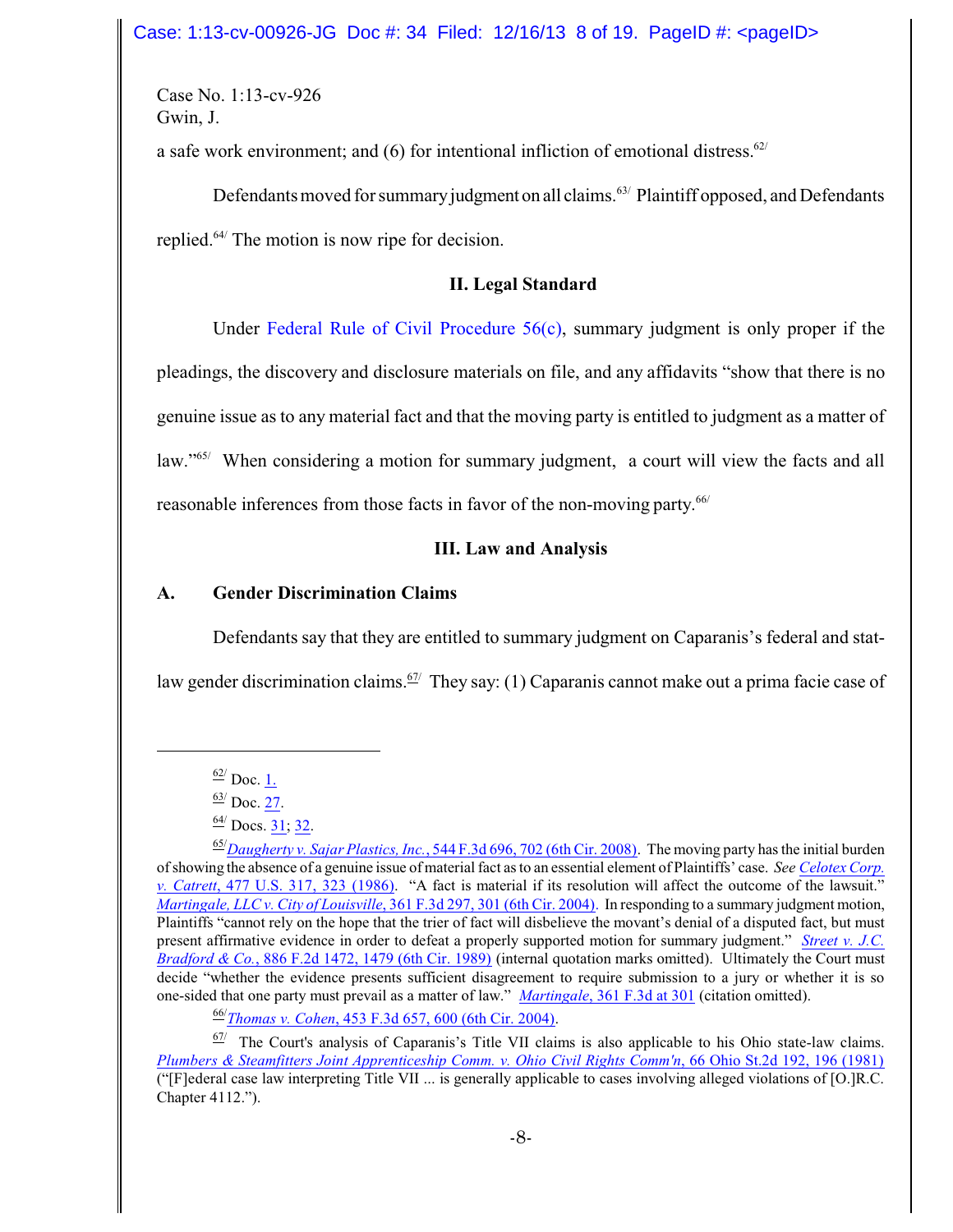gender discrimination because he cannot show he is a member of a protected class and that he cannot show a hostile work environment existed based on his sex; and (2) Ford had a legitimate, nondiscriminatory reason for Caparanis's termination and says Caparanis cannot show the reason is pretextual.<sup>68/</sup>

### **1. Termination and Hostile Work Environment Because of Sex**

Title VII of the Civil Rights Act of 1964 provides that "[i]t shall be an unlawful employment practice for an employer . . . to discharge any individual, or otherwise to discriminate against any individual with respect to his compensation, terms, conditions, or privileges of employment, because of . . . [his] sex . . . . "<sup>69</sup> Discrimination occurs "[w]hen the workplace is permeated with discriminatory intimidation, ridicule and insult that is sufficiently severe or pervasive to alter the conditions of the victim's employment and create an abusive working environment." $\frac{70}{10}$ 

Plaintiff Caparanis says that Defendants violated state and federal law when they harassed, and ultimately terminated, him on the basis of sex and that "he was discriminated against because he did not conform to (or was perceived to not conform to) the stereotypical expectations and images of masculinity." $\frac{1}{2}$  This is a claim of discrimination and a claim of a hostile work environment because of sex.<sup> $72/2$ </sup> And, Caparanis offers evidence that he faced harassment, discrimination, and ultimately termination because Defendants perceived him to fail to conform to the male stereotype.

"[A] plaintiff hoping to succeed on a claim of sex stereotyping [must] show that he fails to

 $\frac{68}{1}$  Doc. [27-1](https://ecf.ohnd.uscourts.gov/doc1/14117037252) at 16-20; [32](https://ecf.ohnd.uscourts.gov/doc1/14107076826) at 9-16.

 $\frac{69}{42}$  U.S.C. § 2000e–2(a).

 $\frac{70}{10}$  *[Harris v. Forklift Sys., Inc.](http://www.westlaw.com/find/default.wl?rs=CLWP3.0&vr=2.0&cite=510+U.S.+17)*, 510 U.S. 17, 21 (1993) (internal citations and quotation marks omitted).  $\frac{71}{1}$  Doc. <u>1</u> at 7.

<sup>72/</sup> *See Smith v. City of Salem, Ohio*[, 378 F.3d 566, 574 \(6th Cir.2004\)](http://www.westlaw.com/find/default.wl?rs=CLWP3.0&vr=2.0&cite=378+F.3d+566) ("It follows [from Price Waterhouse ] that employers who discriminate against men because they . . . act femininely are also engaging in sex discrimination, because the discrimination would not occur but for the victim's sex.").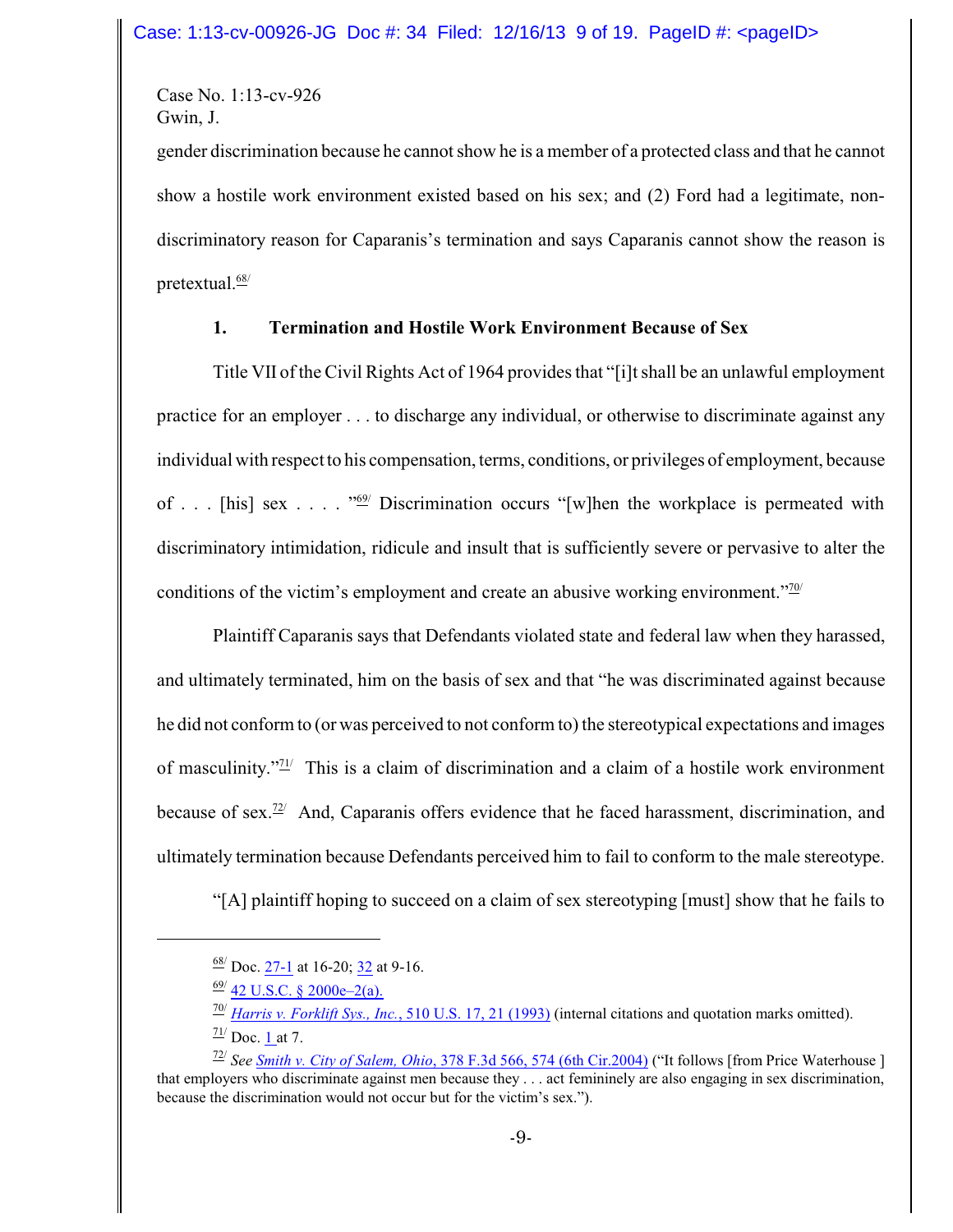act and/or identify with his or her gender . . . ."<sup>33/</sup> The Sixth Circuit has recognized that this theory of sex stereotyping will succeed "where gender non-conformance is demonstrable through the plaintiff's appearance or behavior."<sup> $\frac{74}{1}$ </sup> To survive summary judgment then, a plaintiff must present some evidence that "he did not conform to traditional gender stereotypes in any observable way at work."75/

The Court finds that Caparanis does just that. Caparanis puts forth evidence that could support the conclusion that both his appearance and behavior put him outside of a "manly-man stereotype,"<sup>76</sup> the norm in the world of Ford's Ohio assembly plant production line. Caparanis wore clothing described by a colleague as "look[ing] like what girls would wear."77/ Additionally, the record suggests that while dressed in his work apron, Caparanis pretended to be pregnant and to rock a fake baby.<sup>78/</sup> Caparanis also says that people in his work environment knew that he liked golf – a sport which Defendant Kemplin considered a "sissy's game;" $\frac{779}{7}$  that he did not like drinking, hunting, or fishing; <sup>80</sup> and that he did not swear in front of women.<sup>81/</sup> Caparanis says that his past career in management and his practice of keeping detailed notes about his activities at work also comprised behavior that placed him outside of the expected male norm at Ford's Ohio assembly

<sup>73/</sup> *Vickers v. Fairfield Med. Ctr.*[, 453 F.3d 757, 764 \(6th Cir.2006\)](http://www.westlaw.com/find/default.wl?rs=CLWP3.0&vr=2.0&cite=453+F.3d+757) (internal quotation marks omitted).

 $\frac{74}{1}$  *Id.* at 763. A theory of sexual stereotyping can support both a gender discrimination claim and a hostile work environment claim. *See Equal Employment [Opportunity Commission](https://a.next.westlaw.com/Document/Ic2fde9a729d511e38911df21cb42a557/View/FullText.html?navigationPath=Search%2Fv3%2Fsearch%2Fresults%2Fnavigation%2Fi0ad6040d00000142e34a0b41219d3496%3FNav%3DCASE%26fragmentIdentifier%3DIc2fde9a729d511e38911df21cb42a557%) v. Boh Bros. Constr. Co., LLC*, 731 F.3d 444, 454 [\(5th Cir. 2013\) \(en hanc\).](https://a.next.westlaw.com/Document/Ic2fde9a729d511e38911df21cb42a557/View/FullText.html?navigationPath=Search%2Fv3%2Fsearch%2Fresults%2Fnavigation%2Fi0ad6040d00000142e34a0b41219d3496%3FNav%3DCASE%26fragmentIdentifier%3DIc2fde9a729d511e38911df21cb42a557%)

<sup>75/</sup> *Cf. [Vickers v. Fairfield](http://web2.westlaw.com/find/default.wl?bhcp=1&cite=453+F.3d+757&MT=Westlaw&rs=CLWP3.0&ssl=y&strRecreate=no&sv=Split&vr=2.0) Med. Ctr.*, 453 F.3d at 764 (affirming district court's grant of judgment on the pleadings where plaintiff failed to allege he did not conform to traditional gender stereotypes in an observable way in the workplace) .

<sup>76/</sup> *Boh Bros.*[, 731 F.3d at 459.](https://a.next.westlaw.com/Document/Ic2fde9a729d511e38911df21cb42a557/View/FullText.html?navigationPath=Search%2Fv3%2Fsearch%2Fresults%2Fnavigation%2Fi0ad6040d00000142e34a0b41219d3496%3FNav%3DCASE%26fragmentIdentifier%3DIc2fde9a729d511e38911df21cb42a557%)

 $\frac{77}{10}$  Doc. [27-2](https://ecf.ohnd.uscourts.gov/doc1/14117037253) at 50.

 $\frac{78}{1}$ *Id.* at 50-51.

 $\frac{79}{2}$  Doc.  $\frac{31-1}{2}$  at 46-47.

<sup>80/</sup> *Id.* at 51.

<sup>81/</sup> *Id.*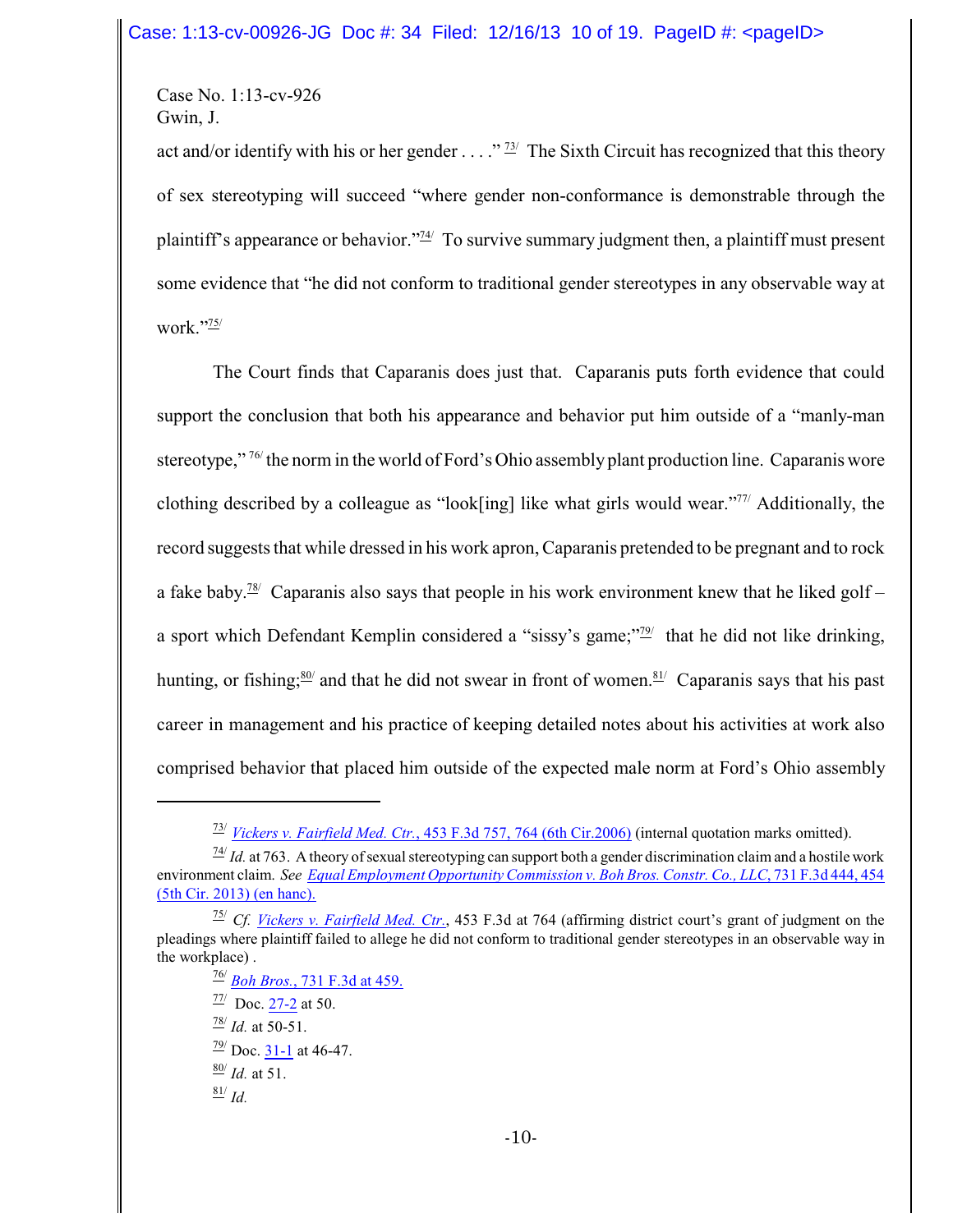Case No. 1:13-cv-926 Gwin, J. plant production line. $\frac{82}{ }$ 

And, Caparanis puts forth evidence that could support his position that Defendants discriminated against him and harassed him because of his gender non-conformance in a way that created an abusive working environment. He says that Kemplin, Hescox and others at Ford harassed him repeatedly, calling him "queer" and inundating him with sexual comments, gestures, and pranks. $\frac{83}{ }$ 

Caparanis says that, throughout this ordeal, Ford disciplined and, eventually, fired him.

Ford maintains that the actions of which Plaintiff Caparanis complains are not sexually based. It says that "the majority" of the behavior Plaintiff suggests constitutes harassment is "indisputably asexual" and "objectively harmless."<sup>84/</sup> The Court disagrees.

When determining whether alleged harassment is sufficiently severe or pervasive to constitute a hostile work environment, a court must consider the totality of the circumstances, rather than deciding whether each incident of harassment on its own is sufficient for such a claim.<sup>85/</sup>

The Court finds evidence, when taken as a whole, could support a finding that Defendants' actions created a hostile work environment. The vulgar acts mimed toward Plaintiff; the threats made while he faced harassment about needing Vaseline for anal sex; the crude text messages Defendant Kemplin sent; the catalogues of women's clothing and lingerie; and the sexually-explicit wooden box that could be interpreted to suggest Caparanis should give (or gave) fellatio in the area near his workspace all could support the conclusion that – at least from early 2010 until Plaintiff

 $\frac{82}{1}$  Docs. [27-2](https://ecf.ohnd.uscourts.gov/doc1/14117037253) at 51; [31-1](https://ecf.ohnd.uscourts.gov/doc1/14117063930) at 51.

 $\frac{83}{1}$  Doc.  $\frac{31}{1}$  at 14-15.

 $\frac{84}{1}$  Doc.  $\frac{32}{1}$  at 14-15.

<sup>85/</sup> *Bowman v. Shawnee State Univ.*[, 220 F.3d 456, 463 \(6th Cir. 2000\)](http://www.westlaw.com/find/default.wl?rs=CLWP3.0&vr=2.0&cite=220+F.3d+456).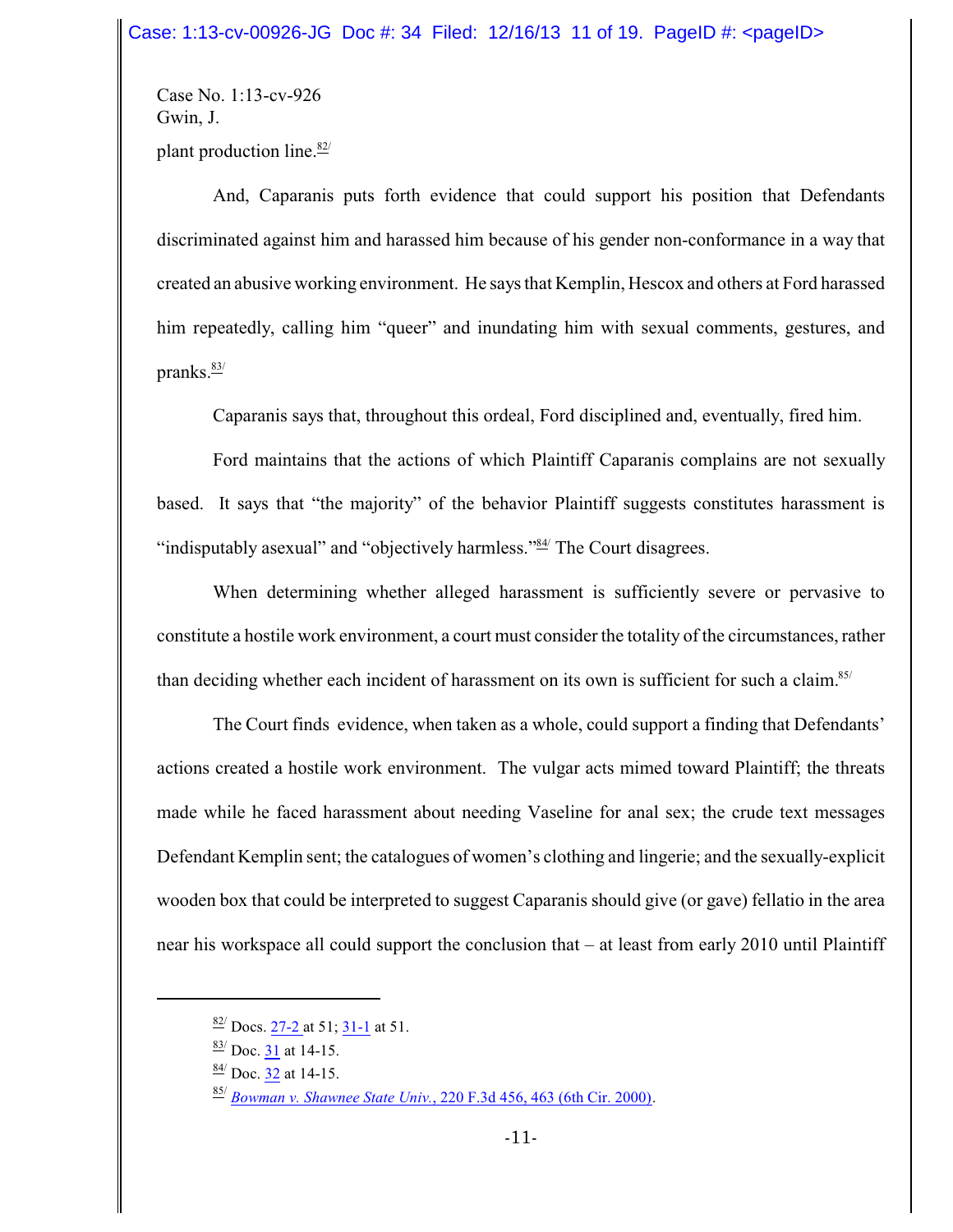Caparanis's termination – there was an environment that was "both objectively and subjectively offensive . . . hostile or abusive."<sup>86/</sup>

Accordingly, there is a "genuine dispute as to  $[$  ] material fact  $[s]$ ,  $\frac{1}{2}$  and summary judgment is denied on Caparanis's sex-stereotype theory.

### **2. Legitimacy and Pretext**

Defendants next argue, based on the *McDonnell Douglas Corp. v. Green* three-step burdenshifting framework, that it terminated Caparanis for a "legitimate, non-discriminatory reason": his bringing a urine-filled bottle into the plant, placing it in a barrel full of work gloves, and Ford's discovery of a company-owned keyboard in Caparanis's personal locker.<sup>88/</sup>

In response, Caparanis argues that these reasons are a pretext for gender discrimination.<sup>89/</sup> Caparanis says that in order to survive summary judgment, a plaintiff need only show that some of the factors the employer articulates are false.<sup>90</sup> He says he is able to do that.<sup>91</sup>

The Court agrees. $\frac{92}{2}$  Caparanis shows evidence that could allow a reasonable juror to conclude that Ford's stated reasons are pretextual. Caparanis says he properly disposed of his urine in bathroom, not the barrel.<sup>93/</sup> One other Ford employee, Joel Propps, testified that the gloves in the barrel supposedly soaked with Caparanis's urine were never tested for urine.<sup>94/</sup> No evidence shows whether the gloves were intended to be recycled or thrown out. The barrel contained other garbage,

91/ *Id.*

<sup>86/</sup> *[Faragher v. City of Boca Raton](http://www.westlaw.com/find/default.wl?rs=CLWP3.0&vr=2.0&cite=524+U.S.+775)*, 524 U.S. 775, 787 (1998) (citations omitted).

 $\frac{87}{1}$  [Fed. R. Civ. P. 56\(a\).](http://web2.westlaw.com/find/default.wl?cite=frcp+56&rs=WLW13.10&vr=2.0&rp=%2ffind%2fdefault.wl&sv=Split&fn=_top&mt=Westlaw)

 $\frac{88}{1}$  Doc. [27-1](https://ecf.ohnd.uscourts.gov/doc1/14117037252) at 14-18.

 $\frac{89}{1}$  Doc. [31](https://ecf.ohnd.uscourts.gov/doc1/14107063929) at 19-20.

<sup>90/</sup> *Id.* at 20.

<sup>92/</sup> *See Asmo v. Keane, Inc.*[, 471 F.3d 588, 596 \(6th Cir. 2006\)](http://www.westlaw.com/find/default.wl?rs=CLWP3.0&vr=2.0&cite=471+F.3d+588).

<sup>93/</sup> *See* Doc. [27-2](https://ecf.ohnd.uscourts.gov/doc1/14117037253) at 103.

 $\frac{94}{1}$  Doc. [31-2](https://ecf.ohnd.uscourts.gov/doc1/14117063931) at 9.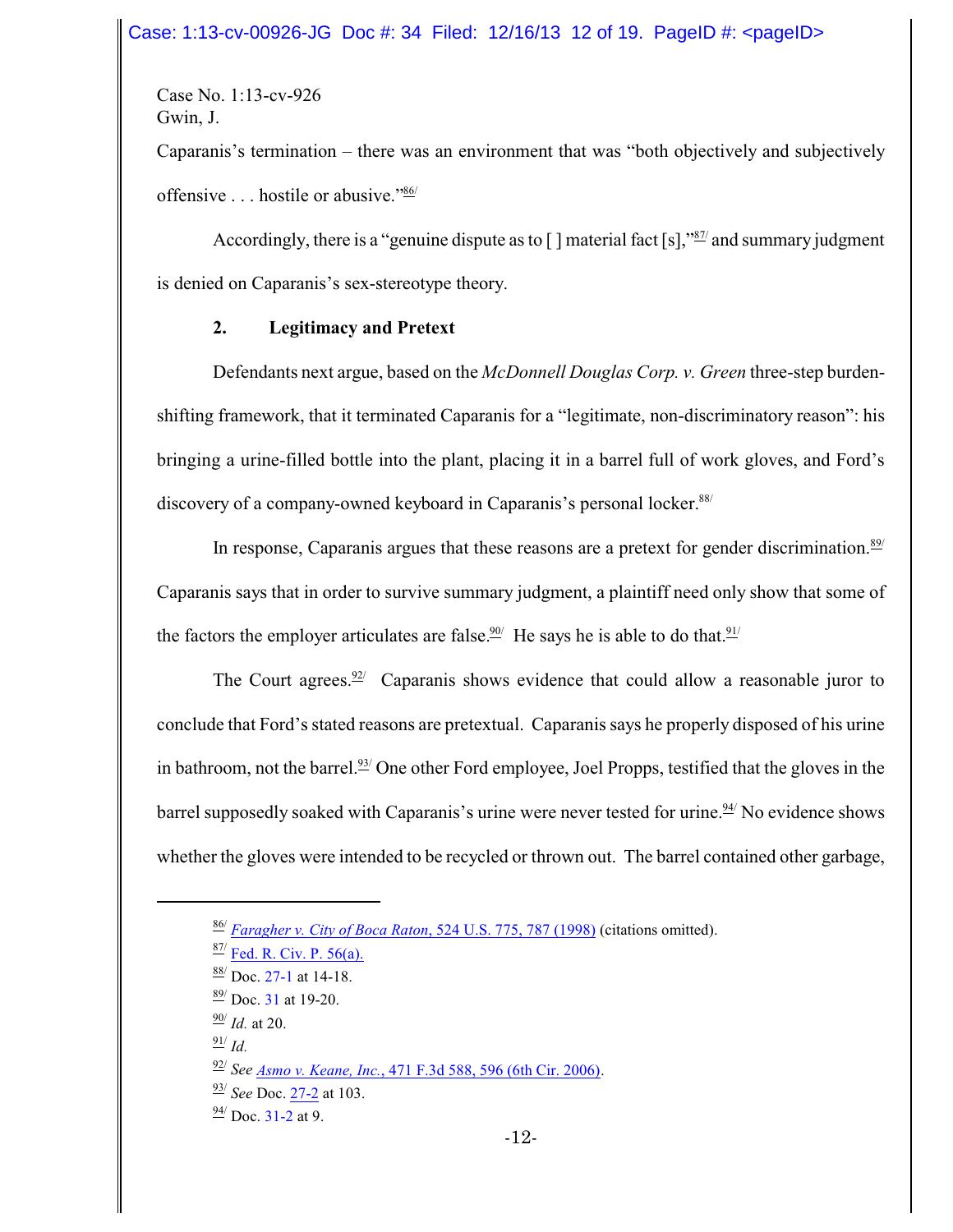Case No. 1:13-cv-926 Gwin, J. including food.

Furthermore, Caparanis has evidence that could indicate that the keyboard found in his locker was not actually company-owned. The individuals responsible for Caparanis's termination do not know whether the keyboard had labels or engravings indicating that it belonged to Ford, whether Dell keyboards like the one found in Caparanis's locker might have been the personal property of an employee, or if the keyboard was in working order. $\frac{95}{7}$ 

Additionally, "[e]specially relevant to [a showing of pretext] would be evidence that [other] employees [committing the same actions as Caparanis] were nevertheless retained."<sup>96</sup> It is undisputed that there is no rule against disposing of urine in company bathrooms.  $\frac{97}{7}$  And, Ford points to no collective bargaining agreements permitting it to terminate Caparanis for the stated reasons. Caparanis also provides some evidence to suggest that another employee who urinated on company property was only suspended and not discharged.<sup>98/</sup>

"Other evidence that may be relevant to any showing of pretext includes facts as to [Defendants'] treatment of [Caparanis] during his prior term of employment."<sup>99/</sup> And Caparanis's facts indicate he was treated poorly due to his failure to conform to gender norms. Accordingly, there are sufficient facts to support Caparanis's contention that Defendants' proffered legitimate, nondiscriminatory reason for firing him was a pretext for discriminating against him for failure to conform to gender norms. Defendants are not entitled to judgment on Caparanis's gender discrimination claims.

<sup>95/</sup> *Id.* at 3-4; Doc. [31-5](https://ecf.ohnd.uscourts.gov/doc1/14117063934) at 3-4.

<sup>96/</sup> *McDonnell Douglas Corp. v. Green*[, 411 U.S. 792, 804 \(1973\)](http://www.westlaw.com/find/default.wl?rs=CLWP3.0&vr=2.0&cite=411+U.S.+804).

 $\frac{97}{1}$  Doc.  $\frac{31}{1}$  at 20-21.

 $\frac{98}{1}$  Doc.  $\frac{31-3}{1}$  at 8.

<sup>99/</sup> *[McDonnell Douglas](http://www.westlaw.com/find/default.wl?rs=CLWP3.0&vr=2.0&cite=411+U.S.+804)*, 411 U.S. at 804.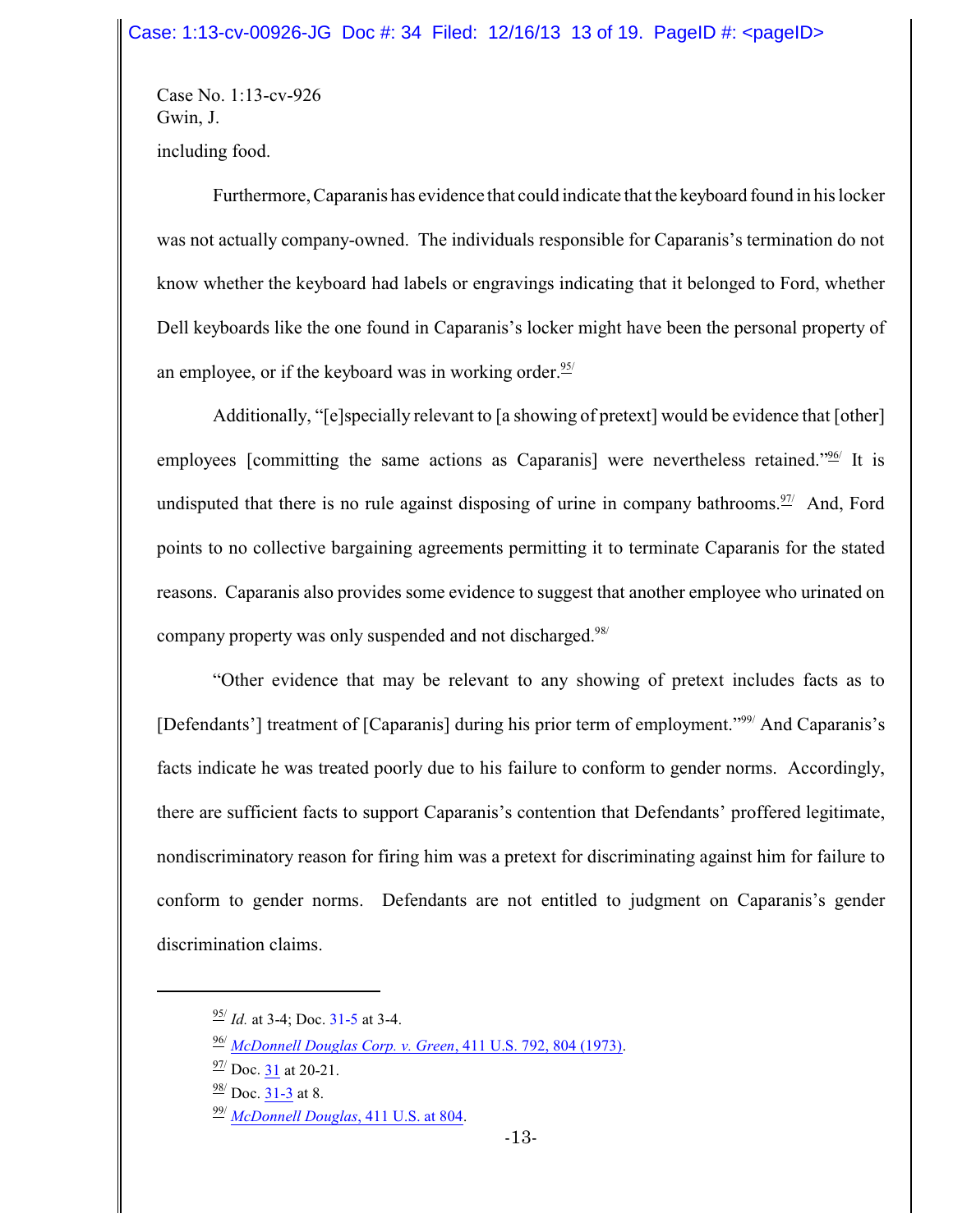### **4. Ford's Liability**

Ford says that Caparanis's claims against it fail because Ford is not responsible for harassment by Plaintiff Caparanis's co-workers.<sup>100/</sup> This is false.

Though Ford is correct that it is not automaticallyvicariouslyliable under Title VIIfor sexual harassment by Defendants Kemplin and Hescox (since neither of them were supervisors with the ability to take tangible employment actions), $\frac{101}{10}$  that fact is irrelevant here; Ford can still be held liable for a hostile work environment. Where an employer knows or should have known of the harassment in the work place and fails to take appropriate remedial action, the employer is liable for harassment done by co-workers. $\frac{102}{ }$ 

Ford disputes receiving notice of at least some of the actions that Plaintiff Caparanis complains about, $103/$  but Plaintiff has some evidence that he made various reports about his treatment.<sup>104/</sup> Additionally, as early as October 7, 2010, Ford knew that Plaintiff Caparanis was "scared" because of his co-workers' actions.<sup>105/</sup> Both Plaintiff and Ford's Labor Relations & Hourly Personnel Supervisor, Joel Propps, have testified that Caparanis told his supervisor that his co-

<sup>100/</sup> *See* Doc. [32](https://ecf.ohnd.uscourts.gov/doc1/14107076826) at 16.

Ford makes the same argument with regard to Caparanis's common law sexual harassment claims. *See* Doc. [32](https://ecf.ohnd.uscourts.gov/doc1/14107076826) at 23. In particular, Ford says that this claim requires evidence that Ford knew or should have known that its employees– Defendants Kemplin and Hescox – had a past history of sexually harassing behavior. *Id.* Knowledge of a *past history* of sexual harassing behavior, however, is not necessary. Rather, "where an employer know or has reason to know that one of his employees is sexually harassing other employees, he may not sit idly by and do nothing." *[Kerans](http://www.westlaw.com/find/default.wl?rs=CLWP3.0&vr=2.0&cite=61+Ohio+St.3d+486) v. Porter Paint Co.*[, 61 Ohio St.3d 486, 494 \(1991\)](http://www.westlaw.com/find/default.wl?rs=CLWP3.0&vr=2.0&cite=61+Ohio+St.3d+486). In this case, as described below, because Plaintiff Caparanis has some evidence to suggest he reported the treatment he received from his co-workers, evidence exists to support the conclusion that Ford was on notice of the behavior.

<sup>101/</sup> *See* Doc. [32](https://ecf.ohnd.uscourts.gov/doc1/14107076826) at 16 (citing *Vance v. Ball St. Univ.*, 133 S.Ct. 2434 (2013)).

<sup>102/</sup> *See Braun [v. Ultimate Jetcharters, Inc.](http://www.westlaw.com/find/default.wl?rs=CLWP3.0&vr=2.0&cite=2013+WL+3873238)*, No. 12-cv-01635, 2013 WL 3873238, at \*14 (N.D. Ohio July 25, [2013\)](http://www.westlaw.com/find/default.wl?rs=CLWP3.0&vr=2.0&cite=2013+WL+3873238).

<sup>103/</sup> *See* Doc. [32](https://ecf.ohnd.uscourts.gov/doc1/14107076826) at 12-13.

<sup>104/</sup> *See supra* Part I.C at 5-6.

 $\frac{105}{ }$  Doc. [31-2](https://ecf.ohnd.uscourts.gov/doc1/14117063931) at 14.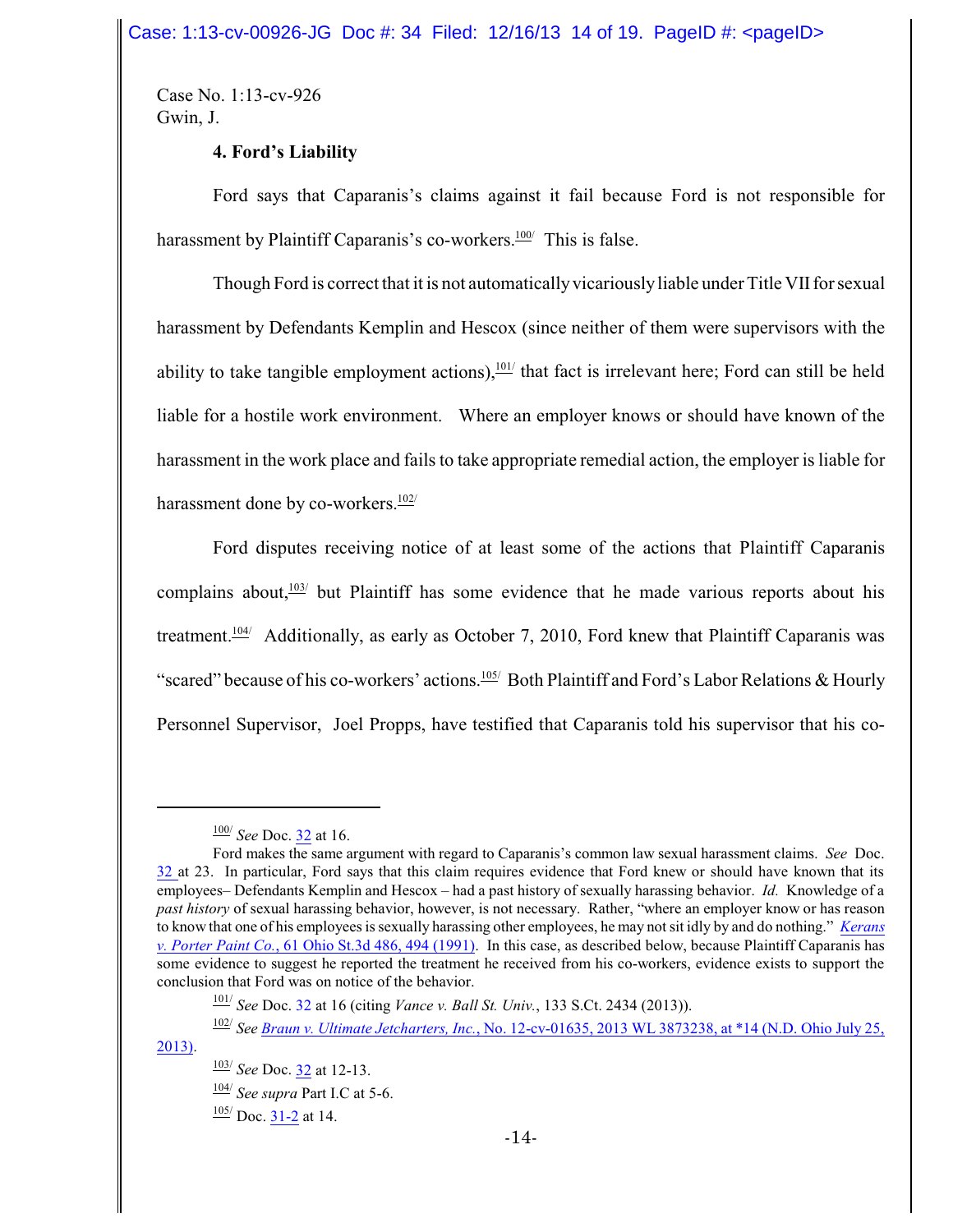workers were subjecting him to sexual innuendo, ridicule, and harassment.<sup>106/</sup> Cumulatively, this evidence could support the conclusion that Ford knew or should have known of the harassment and failed to take appropriate remedial action. Therefore, Ford is not entitled to summary judgment on the claims against it.

### **B. Disability Discrimination Claims**

Defendants argue that they are entitled to summary judgment on Caparanis's disability discrimination claims because Plaintiff Caparanis cannot establish that he was a qualified individual with a disability or that he was terminated because of a disability.<sup>107/</sup>

The Court agrees. To establish a prima facie case of disability discrimination, a plaintiff must demonstrate: (1) he was disabled; (2) he was otherwise qualified for the position, with or without reasonable accommodation; (3) he suffered an adverse employment action; (4) the employer knew or had reason to know of his disability; and (5) the position remained open while his employer sought other applicants or he was replaced.<sup>108/</sup>

In his Complaint, Caparanis says that he was disabled with regard to his neck and upper back injuries, that prevented him from working with small parts. He has, however, no record evidence to suggest that the adverse employment actions of which he complains – being disciplined, placed on leave, and ultimately terminated – are in any way linked to his inability to work with small parts.<sup>109/</sup> Though Caparanis appears to have had some issues relating to his need for frequent bathroom breaks, the Complaint raises no claims linking the disability stemming from his neck and

<sup>106/</sup> *See, e.g.,* Docs. [27-2](https://ecf.ohnd.uscourts.gov/doc1/14117037253) at 66-68, 78; [32-3](https://ecf.ohnd.uscourts.gov/doc1/14117076829) at 4.

 $\frac{107}{100}$  Doc. [27-1](https://ecf.ohnd.uscourts.gov/doc1/14117037252) at 21-22.

 $\frac{108}{108}$  *White v. Std. Ins. Co.*[, 529 Fed. App'x 547, 549 \(6th Cir. 2013\)](http://www.westlaw.com/find/default.wl?rs=CLWP3.0&vr=2.0&cite=2013+WL+3242297) (citations omitted).

 $\frac{109}{102}$  *See, e.g.*, Doc. [27-2](https://ecf.ohnd.uscourts.gov/doc1/14117037253) at 17-19 (testifying he does not recall being disciplined for not putting in the clips properly and could not remember whether he was disciplined for his work with bolts).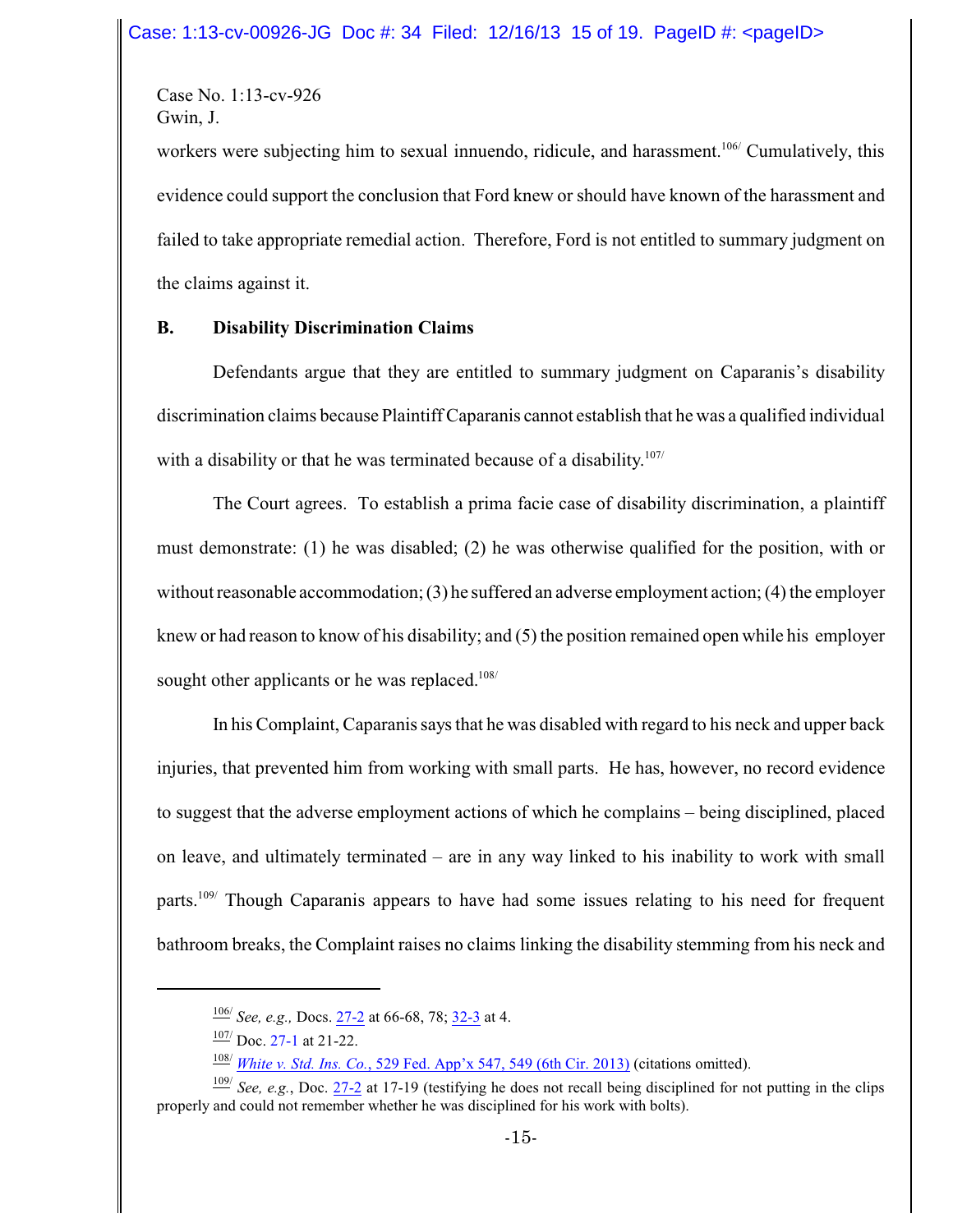back injuries to his bladder.<sup>110/</sup> Moreover, as the Court has already described above, evidence about Defendants' treatment of Caparanis prior to his termination suggests discrimination based on his gender non-conformance – not on any physical disability.

In light of the fact that Defendants have "show[n] that there is no genuine dispute as to any material fact," the Court grants summary judgment to Defendants on Caparanis's disability discrimination claims. $111/$ 

### **C. Retaliation Claims**

Defendants say that Caparanis's state and federal law claims for retaliation fail because Caparanis cannot show that his termination was causally connected to his protected activity and that his termination was a pretext for retaliation. $\frac{112}{12}$ 

The Court finds that these arguments with regard to Caparanis's retaliation claims fail. First, Caparanis presents evidence that he has engaged in a protected activity: he complained to his supervisors about the harassment he faced. Caparanis says that he: repeatedly signaled to his Group Leader when he was being harassed by Hescox; alerted his supervisor about the tensions with and harassment from his co-workers;<sup>113/</sup> spoke to Ford's labor relations supervisor, Phil Brisette, about being the victim of harassment;<sup>114/</sup>and signed himself out due to mental strain.<sup>115/</sup>

Second, Plaintiff Caparanis says Defendants responded to his activities by retaliating.

<sup>&</sup>lt;sup>110/</sup> See Doc. <u>1</u>.

 $\frac{111}{10}$  [Fed. R. Civ. P. 56\(a\)](http://www.westlaw.com/find/default.wl?rs=CLWP3.0&vr=2.0&cite=FRCP+56%28a%29).

 $\frac{112}{12}$  Docs.  $\frac{27-1}{2}$  at 22-23;  $\frac{32}{2}$  at 19-21.

<sup>113/</sup> *See* Doc. [27-2](https://ecf.ohnd.uscourts.gov/doc1/14117037253) at 27, 65, 68; *see also* Doc. [31-2](https://ecf.ohnd.uscourts.gov/doc1/14117063931) at 14.

 $\frac{114}{10}$  Doc.  $\frac{27-2}{10}$  at 31-33.

 $\frac{115}{10}$  Doc.  $\frac{31-1}{10}$  at 63.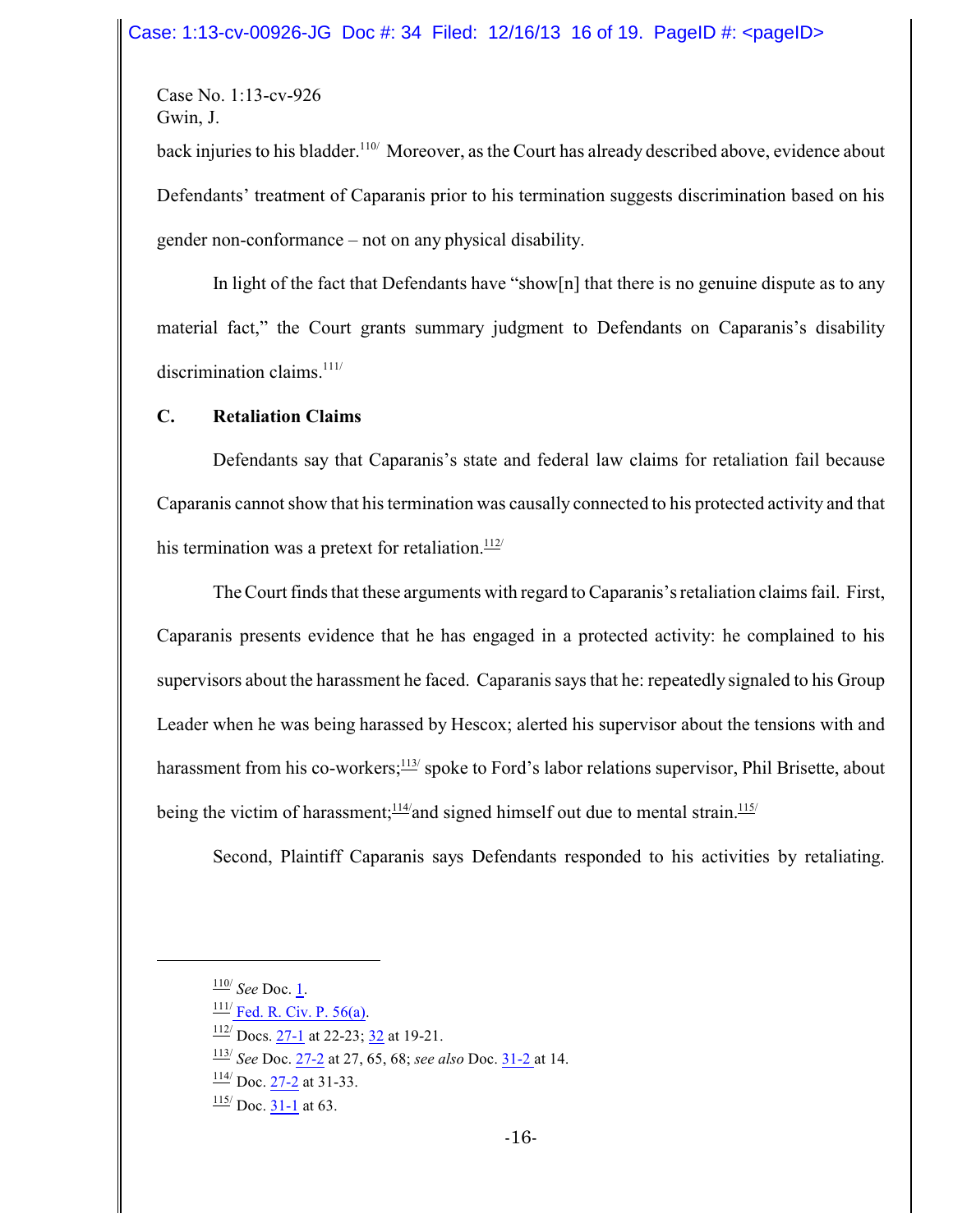Caparanis cites that Ford disciplined him;  $\frac{116}{10}$  placed him on a no work available list;  $\frac{117}{10}$  and, ultimately, fired him.<sup>118/</sup>

Evidence could support such a conclusion. An October 2010 email from Joel Propps, Ford's Labor Relations & Hourly Personnel Supervisor, indicates that Ford was considering "all options" with regard to Caparanis.<sup>119</sup> This email was sent in response to one of the times Caparanis complained to a supervisor. $\frac{120}{120}$ 

When combined with the *McDonnell Douglas* framework analysis examining the Defendants' treatment of Caparanis before his termination (which the Court has already performed with regard to Caparanis's claim of pretext above), sufficient facts support Caparanis's contention that Defendants' actions were causally connected to his complaints about the harassment Caparanis faced.<sup>121/</sup> Defendants are not entitled to judgment on the retaliation claims related to sex discrimination either.

In contrast, for the same reasons that the Court has already found that Plaintiff's disability discrimination claims have no merit, the Court grants summary judgment in favor of the Defendants on the portion of Plaintiff's retaliation claims that are related to disability discrimination.

### **D. Intentional Infliction of Emotional Distress Claim**

Defendants say that Caparanis's claim for intentional infliction of emotional distress fails

 $\frac{116}{16}$  See, e.g., Docs. [31](https://ecf.ohnd.uscourts.gov/doc1/14107063929) at 9-10, 19; [31-1](https://ecf.ohnd.uscourts.gov/doc1/14117063930) at 64 (describing being disciplined for "poor and careless workmanship" just half an hour after writing a grievance for being thrown out of the 18th and for no work available and bathrooms" and noting that he was put on medical without a doctor).

 $\frac{117}{10}$  Doc.  $\frac{31}{10}$  at 10, 19.

<sup>118/</sup> *See id.* at 18-19.

 $\frac{119}{12}$  Doc.  $\frac{31-2}{12}$  at 14.

<sup>120/</sup> *Id.*

<sup>121/</sup> *See [Mickey v. Zeidler Tool and Die Co.](https://a.next.westlaw.com/Link/Document/FullText?findType=Y&serNum=2014959345&pubNum=506&originationContext=document&transitionType=DocumentItem&contextData=%28sc.Search%29#co_pp_sp_506_523)*, 516 F.3d 516, 523 (6th Cir. 2008) ("The *McDonnell Douglas* framework governs claims of retaliation based on circumstantial evidence.").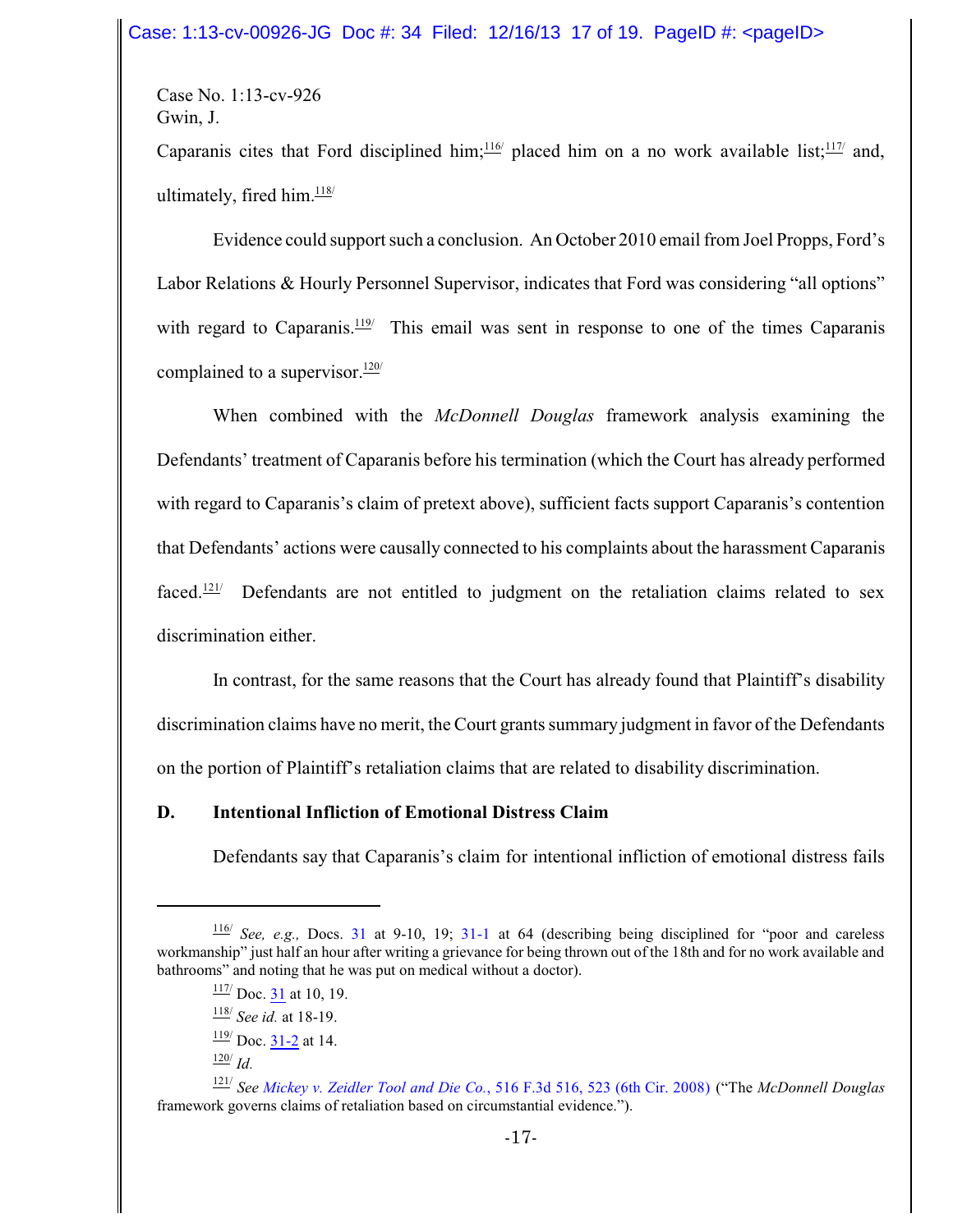because Caparanis has not suffered any debilitating injury as a result of the Defendants' conduct.<sup>122/</sup> This argument loses.

To make out a claim for intentional infliction of emotional distress under Ohio law, a plaintiff must show he sustained serious mental or emotional distress caused by "outrageous and extreme" conduct.<sup>123/</sup> "[S]erious emotional distress" is defined as "an emotional injury that is both severe and debilitating to a reasonable person." $\frac{124}{4}$  At summary judgment, "a plaintiff . . . must present some evidence beyond the plaintiff's own testimony that he or she has experienced emotional distress due to the defendant's actions."<sup>125/</sup>

Caparanis meets this burden; the record contains some evidence to suggest that Caparanis suffered from serious emotional distress. After Caparanis began to experience harassment at work, he started weekly treatment sessions with George Steckler, a psychologist.<sup>126/</sup> Although Caparanis suffered from depression in the past, Psychologist Steckler found that Caparanis's anxiety, depression, and insomnia were "triggered and exacerbated by the harassment he experienced at Ford from March 2010 until his termination." $127/27$  This is enough; a reasonable juror could find that Caparanis suffered from serious emotional distress.

And, the Court finds that a reasonable jury could find Defendants' conduct outrageous and extreme conduct. Plaintiff Caparanis faced repeated harassing behavior from his co-workers, including Defendants Hescox and Kemplin, who had been his Group Leader. Defendants allowed

 $\frac{122}{122}$  Doc. [27-1](https://ecf.ohnd.uscourts.gov/doc1/14117037252) at 23-25.

<sup>123/</sup> *Risch [v. Friendly's Ice Cream](http://www.westlaw.com/find/default.wl?rs=CLWP3.0&vr=2.0&cite=136+Ohio+App.3d+109) Corp.*, 136 Ohio App.3d 109, 115(Ohio Ct. App. 1999) (citations omitted).  $\frac{124}{124}$  *Id.*(citations and quotation marks omitted).

<sup>125/</sup> *Buckman–Peirson v. Brannon*[, 159 Ohio App.3d 12, 25\(Ohio Ct. App.2004\)](http://www.westlaw.com/find/default.wl?rs=CLWP3.0&vr=2.0&cite=159+Ohio+App.3d+12).

 $\frac{126}{120}$  Doc. [31-9](https://ecf.ohnd.uscourts.gov/doc1/14117063938) at 5.

 $\frac{127}{127}$  *Id.* at 6.